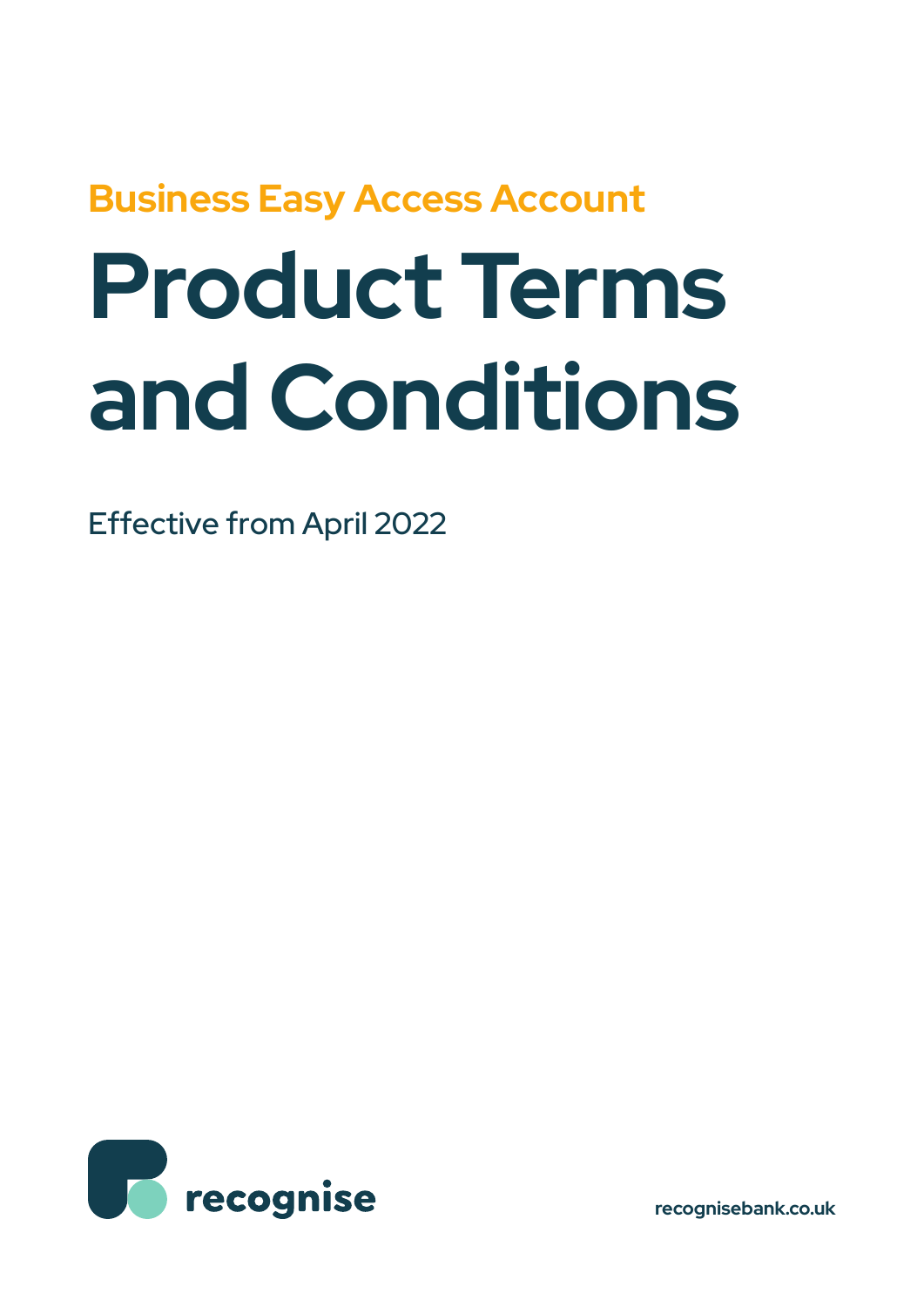

### **Business Easy Access Account - Product Terms and Conditions**

**You can find the specific terms for your Business Easy Access Account in this document and in your Business Easy Access – Issue 1 Summary Box. You should read these together with the Business Savings General Terms and Conditions. If you're ever in doubt about which terms apply, these terms take priority.**

#### **1. Minimum Deposit**

- 1.1. The minimum Initial Deposit is £1,000
- 1.2. You have 30 Calendar Days from your Account being opened to make your Initial Deposit into your Easy Access Account, if we do not receive your Initial Deposit within 30 Calendar Days of opening your Account, we may close your Recognise Business Savings Account.
- 1.3. The Account can remain open with a balance of £1 or above.
- 1.4. Deposits can be made from your Nominated Business Bank Account or from another of your Recognise Business Savings Accounts.

#### **2. How interest will be paid into your Easy Access Account**

- 2.1. We calculate interest on a daily basis based on 365 days per year on your Account Balance. This is adjusted in any leap year to take into account an extra day.
- 2.2. Interest can be paid directly to your Account or to your Nominated Business Bank Account.
- 2.3. You can choose to receive your interest either monthly or annually.
- 2.4. If you have chosen to have your interest paid annually, we pay interest on the anniversary of the date you first paid money into your Account. For example, if you made your first deposit on 2 February, we'll pay interest on this day every year that your Account stays open (the "Annual Due Date"). Interest paid directly to your Account will always be paid on the Annual Due Date. Interest paid into your Nominated Business Bank Account will be paid on the Annual Due Date, or the next Business Day.
- 2.5. Where you have chosen to have your interest paid monthly, we will, subject to Product Condition 2.6, pay interest on the same date each month that you first paid money into your Account. For example, if you made your first deposit on 2 February, we'll pay interest on this day every month that your Account stays open (the "Monthly Due Date"). Interest paid directly to your Account will always be paid on the Monthly Due Date. Interest paid into your Nominated Business Bank Account will be paid on the Monthly Due Date, or the next Business Day.
- 2.6. If you made your Initial Deposit into your Account on a Calendar Day which is not in every month, e.g. 29th, 30th or 31st, we'll pay your interest on the last Calendar day of the month or (if your interest is paid into your Nominated Business Bank Account) the next Business Day if the due date is not a Business Day.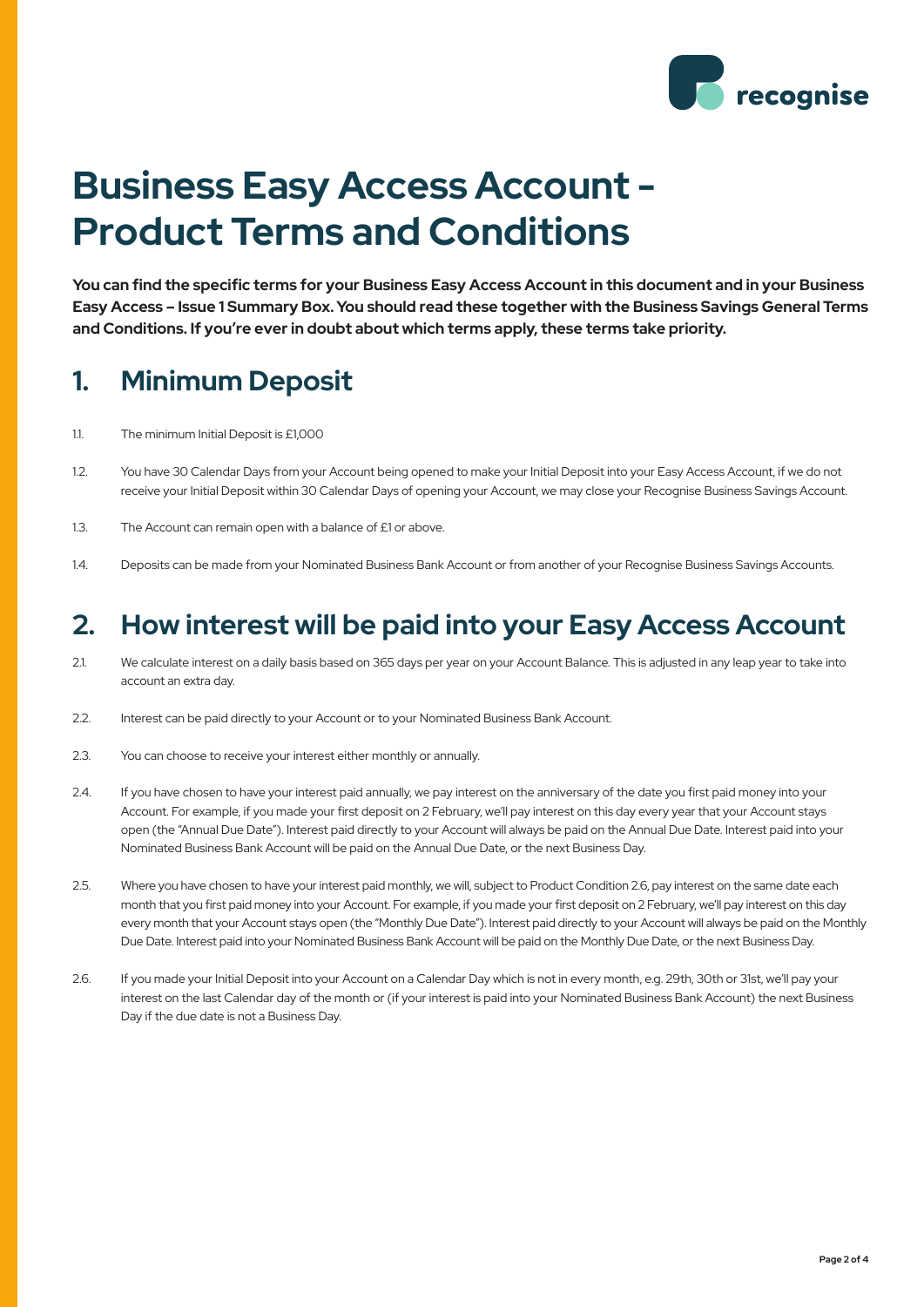

#### **3. When can the interest rate change?**

- 3.1. We may change the interest rate from time to time. We can reduce the interest rate on your Account:
	- 3.1.1. if the Bank of England Official Bank Rate, as published on the Bank of England's website from time to time, changes;
	- 3.1.2. to reflect a change in market conditions or in general interest rates, including the interest rates charged or paid by other banks or financial institutions in the UK on their similar accounts;
	- 3.1.3. to reflect a change in the money market interest rates or the cost to us on the money we lend;
	- 3.1.4. If the costs of running your Account increase; or
	- 3.1.5. to reflect changes in regulation, legislation, guidance, or a decision of the Courts or an Ombudsman.
- 3.2. When we change our interest rates, we'll give notice of any changes as follows:
	- 3.2.1. If we increase the rate on your Account, we'll make the change immediately and let you know as soon as possible, this can be done within 30 Calendar Days of the new rate taking effect.
	- 3.2.2. If you have less than £100 in your Account and we reduce the interest rate on your Account, we'll make the change immediately. You can find the new rate on our website but we won't notify you personally.
	- 3.2.3. If you have more than £100 in your Account and we reduce the interest rate on your Account we will notify you by email at least 14 Calendar Days before we start paying interest at the reduced rate. If we cannot contact you by email, we will send you a letter by post.

#### **4. How can I withdraw money?**

- 4.1. You have instant access to the money in your Account provided the funds have cleared and are available for withdrawal.
- 4.2. You can request withdrawals or to close your Account by logging on to our Secure Online System.

#### **5. Changes to these Product Terms and Conditions**

- 5.1. The most up-to-date version of these Product Terms and Conditions are available on our website or on request from us.
- 5.2. The reasons for any changes we may make, how we will communicate them and your rights are set out in our Business Savings General Terms and Conditions, section 12.